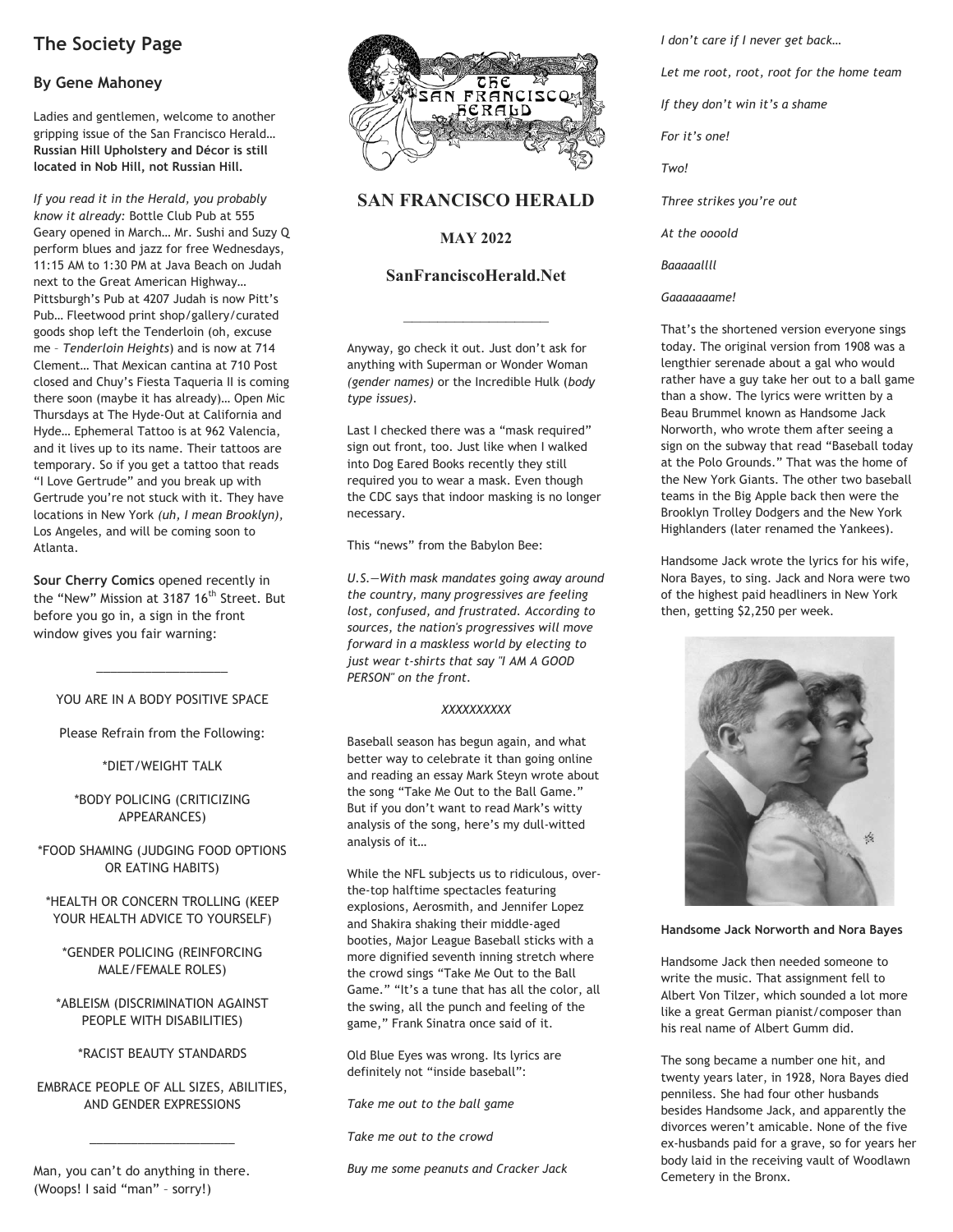On June 27, 1940, 32 years after they wrote the song, Norworth and Von Tilzer did something they had never done before -- they went out to the ball game. (Dodgers 5, Chicago Cubs 4 at Ebbetts Field, so the home team won, there was no shame.) Von Tilzer wasn't impressed, but Norworth loved it so much that when he retired out to California he founded the Laguna Beach Little League. Major League Baseball gave him a lifetime ballpark pass. To this day, "Take Me Out to the Ball Game" is the third most performed song in America, after "Happy Birthday" and the national anthem. It's always popping up in the culture, like that 1990 New York Post front page photo of then New York Yankees owner George Steinbrenner crying in court with the headline: TAKE ME OUT TO THE BAWL GAME.

And the team that inspired the song moved to San Francisco, so can it be long before the crowd at Oracle Park (or AT&T Park or SBC Park or Pacific Bell Park or whatever it's called this week) start singing:

*I'm coming out at the ball game* 

*I'm coming out to the crowd* 

#### *Buy me some…*

I'll stop there before I get in trouble.

#### **XXXXXXXXX**

In 1996 I worked for the San Jose Mercury News as a display advertising representative - -- a sacrificial lamb in the Merc's ill-fated attempt to obtain revenue from the Central Coast. So I spent my days getting turned down by the owners of vegetarian restaurants and bead shops in Santa Cruz and Monterey counties. One day near the boardwalk some guy mentioned to me that Santa Cruz was the murder capital of the country in the 1970s. Considering it was one of the hippie capitals of the country, I found that hard to believe. As it turns out, in the 1970s Santa Cruz County was such a haven for serial killers that its district attorney at the time referred to it as "the murder capital of the world."

*Murder Capital of the World: The Santa Cruz Community Looks Back at the Frazier, Mullin, and Kemper Murder Sprees of the Early 1970s* is a new 552 page book by county resident Emerson Murray. I haven't read it, but did read "End of the Innocence" by Geoffrey Dunn, an article that appeared recently in Good Times, the Santa Cruz weekly. (Read it online at GoodTimes.SC). Dunn remembers being a 15 year old sophomore at a high school in Santa Cruz County in 1970, and one day there was smoke in the air. A house was on fire. A prominent local eye doctor, his wife, their two sons, and the doctor's secretary had all been bound, shot in the head, then shoved into the family's swimming pool. The killer then set their

home on fire. A rambling, incoherent note about World War 3, the environment, and materialism was found by firefighters at the scene.

The doctor and his wife had two daughters who were away, so they were spared. One was an 18 year old art student living in New York, the other a 15 year old student at a girls school in Monterey. The killer, a 25 year old auto mechanic, was caught when he was sighted driving the family's station wagon around town.

By the time Dunn graduated high school in 1973, there would be 21 more murders committed in Santa Cruz, perpetrated by two other serial killers. One was a 6'9" guy who had been convicted of killing his grandparents in 1964 when he was 15, who killed women hitchhikers, often sexually abusing their corpses, and maybe even practicing cannibalism. He ended up killing his mother, whom he was living with during his reign of terror, and one of her friends. The other guy heard voices telling him he needed to kill in order to save the Santa Cruz area from earthquakes, so he went on a spree and murdered 13 people.

In the mid-1970s two other killers terrorized the community. One of the victims was the wife of a local journalist. Consider how freaked out Southern Californians were when the Charles Manson cult killed seven people in Los Angeles County, which had a population of about 7 million at the time. Twenty some odd people were murdered by serial killers in 1970s Santa Cruz County, which had a population of about 130,000 back then.

Last month Dunn met someone he hadn't seen in 52 years. Her name is Lark Ohta, and she was a senior at his high school when he was a freshman. She was also the daughter of the eye doctor and his wife whose family, along with the doctor's secretary (and close family friend), had been slaughtered that fateful day in 1970. She was the one living in New York at the time. Her sister, the one who was staying in Monterey, committed suicide in 1977 – a belated casualty of the killer, John Linley Frazier.

"We lived a perfect and happy life in a quiet and very cool town," Ohta told Dunn. "I forgive Frazier as I believe he was a broken human being. No healthy person could kill a child."

There was no apparent anger or bitterness from Lark Ohta. "I miss my family and my home. I grew up in Santa Cruz in a special time, and no one can make that bad for me. It was my home… I will always love Santa Cruz." ###

*The San Francisco Herald is copyright 2022 by Gene Mahoney (except work not done by Mr. Mahoney as artists retain the copyright to their work). Herald* 

*logo by James Dylan. Good Clean Fun comics are pure fiction. Global headquarters: P.O. Box 843, Redwood City, California 94064* 

### **Lifestyles of the Barely Famous**

#### **By Ace Backwords**

As I was walking down the Ave this afternoon I passed this guy who suddenly stopped and stared at my face and said to me:

"Hey! Aren't you that famous cartoonist Ace Backwords??" "I guess I am," I said. "I follow your blog on the internet." "Great," I said.

That kind of thing happens to me every now and then. And I always find it awkward. And a little embarrassing. Like they're putting me on or something. Because I'm not really famous. Or if I am famous, I'm right at the very bottom of that list, right at the cusp that just barely separates all the people who are "famous" from all the people who "aren't famous." I'm right at the cut-off point. . . I used to refer to it as "a minor league kind of fame." . . . I mean, the guy who reads the weather off the teleprompter at the local TV station is probably way more famous than me. He probably gets stopped all the time. "HEY!! Aren't you Joe Biff from the Action 6 News Team?? Can I have your autograph??"

There's also something slightly unsettling about some stranger knowing who you are, knowing SOMETHING about you. While you know nothing about them.

There's also a weird, and slightly dangerous, ego kick that can go along with it. This feeling that you're somehow special — or maybe just strange — that makes you stand out from the pack.

Part of it, I guess, is just an inevitable byproduct of the kind of artwork that I do, which is largely autobiographical. I like writing about my life, and I enjoy people reading it, and reacting to it in different ways, and getting feedback about it. And people often think they "know" me from reading my work. And I guess on some level, they do.

I always figured, to ACTUALLY become famous would be a horrible experience, at least for someone like me. I mean, I find normal, every-day human relationships difficult enough. To have that aspect of life magnified and multiplied by the overload of fame would only exacerbate all those difficulties. Plus, I already have enough insecurities and confusion about my selfimage as it is. Having masses of strangers creating their own image of my self would only add to the confusion. I mean, it must be really confusing for the famous people, to have millions of people walking around with all these different images in their heads of who they think you are.. . . Life is enough of a hall of mirrors as it is.###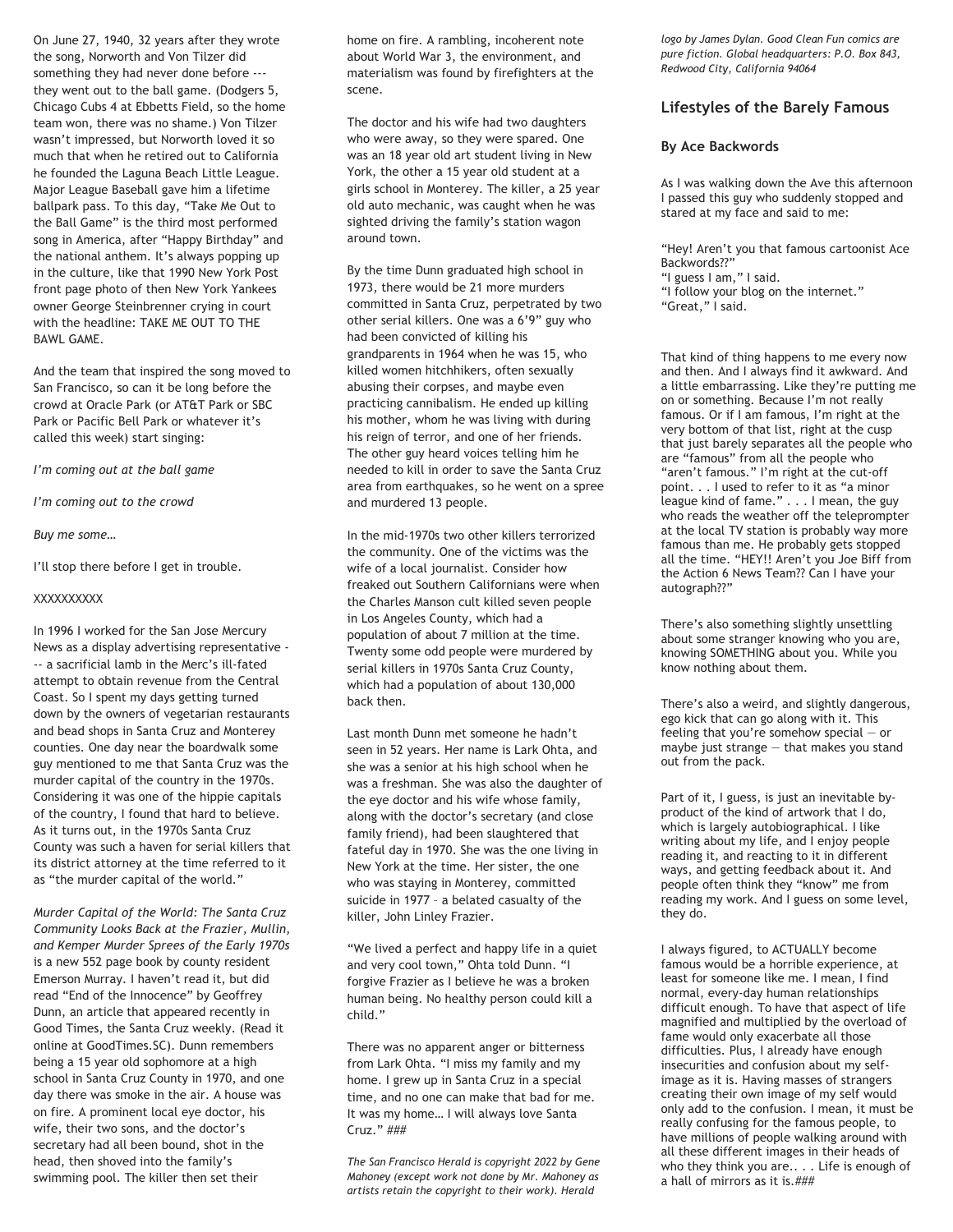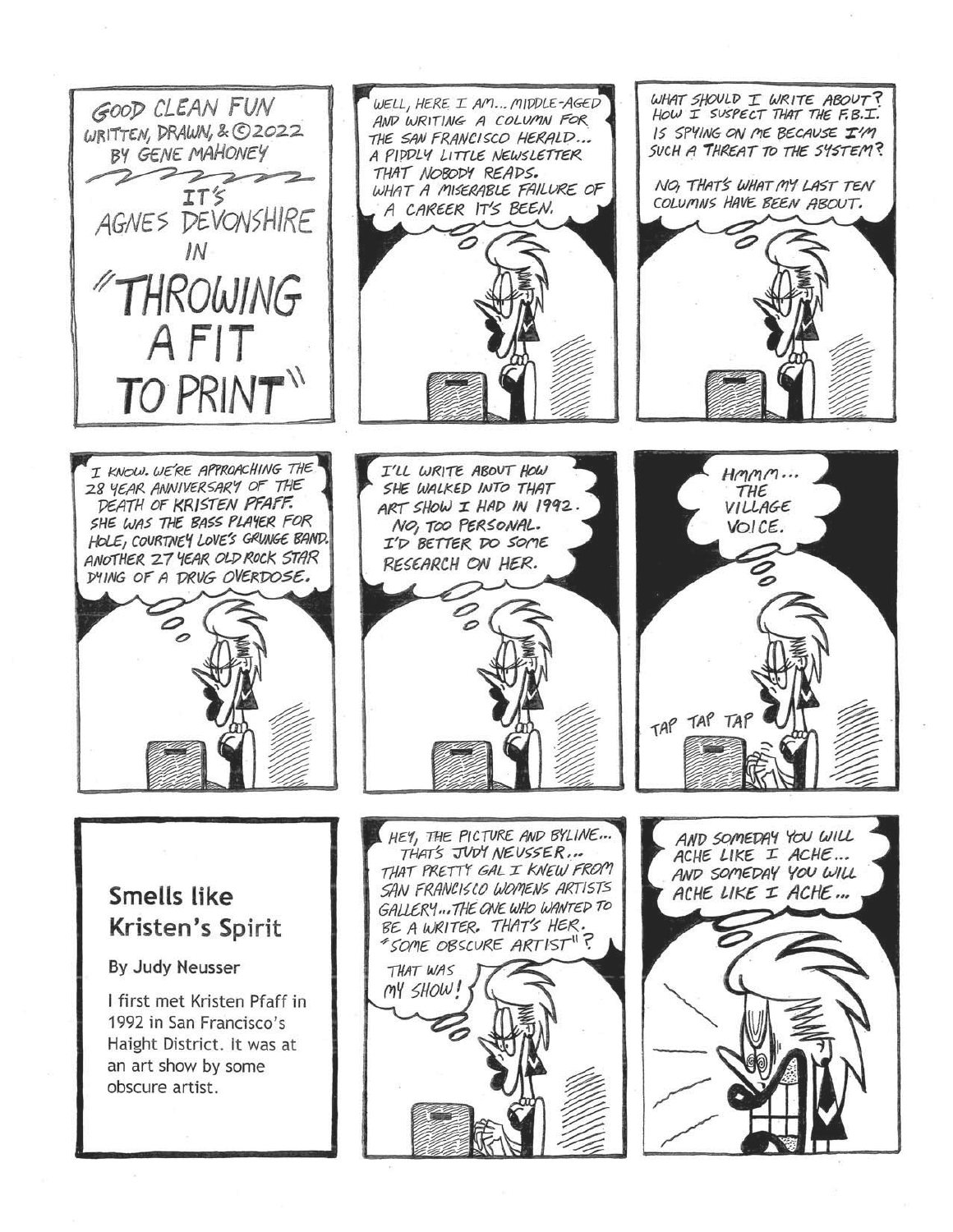Which Southeastern **Asian Restaurant Offers New Yorkers** the Freshest Breadsticks?

**By Judy Neusser** 

YOU HAD TO WRITE THAT TO PAY THE RENT ?. I'D RATHER DRIVE A TRUCK. WHAT'S HER LATEST ARTICLE ABOUT. THE MOST DELICIOUS VEGAN DOG FOOD IN BROOKLYN?

OH. JUDY - YOU POOR GIRL!





## Times Bio: Judy Neusser

Judy Neusser went from covering breadsticks in the Village Voice to covering the Cannes Film Festival, the Academy Awards, the Emmy Awards, the Grammy Awards, the Tony Awards, and the Silicon Valley scene for the Times within two years. Her talent and work ethic amaze us here at the Old Gray Lady.

I'M VERY HAPPY FOR YOU, JUDY! YOU MAY WRITE FOR THE TIMES, BUT I'VE GOT A BETTER RACK! GOD, I HATE THE INTERNET... YOU CAN'T GET ANYONE OUT OF YOUR LIFE ANYMORE!



## A Message from the Editor

Due to the newspaper industry's bleak economic picture, the Times will eliminate five newsroom positions this week.

These layoffs are never easy decisions, and the five members of the newsroom staff whom are being let go purely for budgetary reasons are top caliber writers, and we will miss them dearly.

They are Scott Hamilton, Ken Siverman, Steve Higgins, James Mulligan